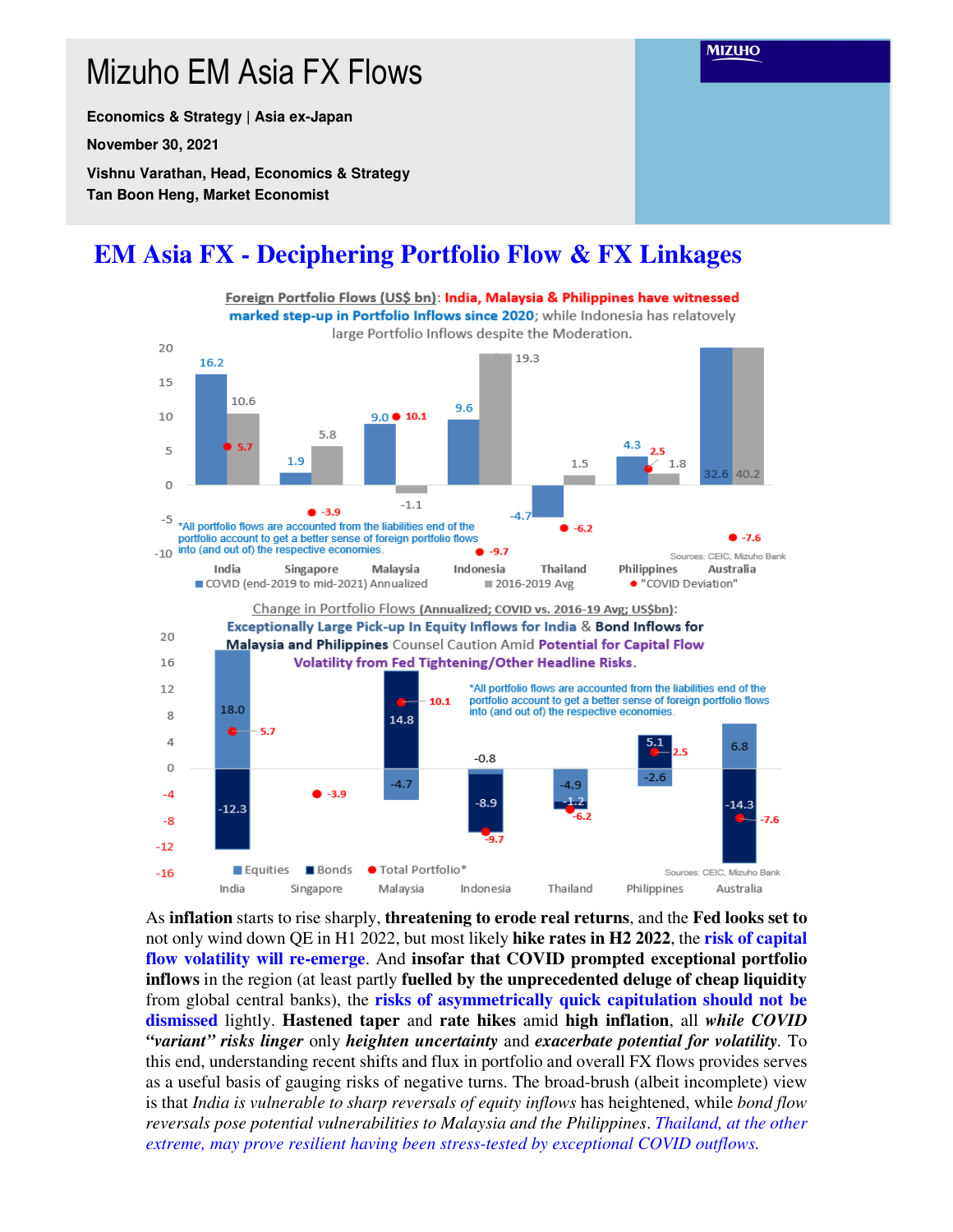### **Executive Summary**

- AUD: **AUD is not immune to portfolio flows**, *but* **AUD-portfolio flow linkages may not always be evident or consistent directionally**. Reasons for this are **commodity cycles and portfolio flows** are **not always in sync**. That said, all else equal, the **baggage of "carry"** in the context of **real resource sector investment cycles** and **monetary policy response**, appears more consistent with **greater AUD sensitivities to bond rather than equity flows**.
- SGD: As counter-intuitive as it may sound (given deep, liquidity markets and open capital accounts), **getting a reliable pulse of SGD tendencies from equity or bond flows is fraught with a litany of structural challenges**. To be sure, **SGD is not insensitive to equity and bond flows**; *at least indirectly via other regional currencies, in the case of inflows into the region*.
- INR: **Rupee has quite clearly turned partial to equity flows** during COVID; as the staggering surge, quintupling to be precise, in COVID equity inflows vis-à-vis 2016-19 average has hijacked the portfolio flows narrative. But even larger FDI flows may dampen the impact of equity flows if the two are not aligned. And **rising Oil prices**, which threaten to reinstate a Current Account deficit, **could challenge rupee boost from equity inflows**.
- MYR: **Portfolio flows unmistakably sway MYR**, with **bond flows exhibiting a greater degree of influence** given larger magnitudes. But equally, MYR is a multi-faceted currency entailing close SGD linkages, oil/commodity boost and a strong current account surplus; resulting in **episodes of muted impulse transmission** from portfolio flows.
- THB: Rather than stand-alone impetus from either equity or bond flows, **combined portfolio flows tend to explain short-term THB moves with greater complementarity**; **although far from completely or comprehensively**.
- IDR: Not unlike the THB, the **rupiah takes cues from both equity and bond flows**, **but sensitivities appear to be appreciably more attuned to bond market flows** that tend to be more **significantly more pronounced**; and *key to financing the Current Account deficit* (by portfolio flows). In turn, naturally **accentuating IDR sensitivities**.
- VND: **Sensitivities** to equities and bond flows can be **considered highly negligible** in its current state of financial sector development, given the **lack of liquidity in capital markets and still budding foreign participation levels.**
- MMK: **Sensitivities to equities and bonds can certainly be considered non-existent and negligible**, simply because of the absolute infancy of its financial system; a decade old managed float system running in parallel with unofficial exchange rates, alongside a 5-year old stock market. Politics and institutional factors take centre stage in the influence of the MMK.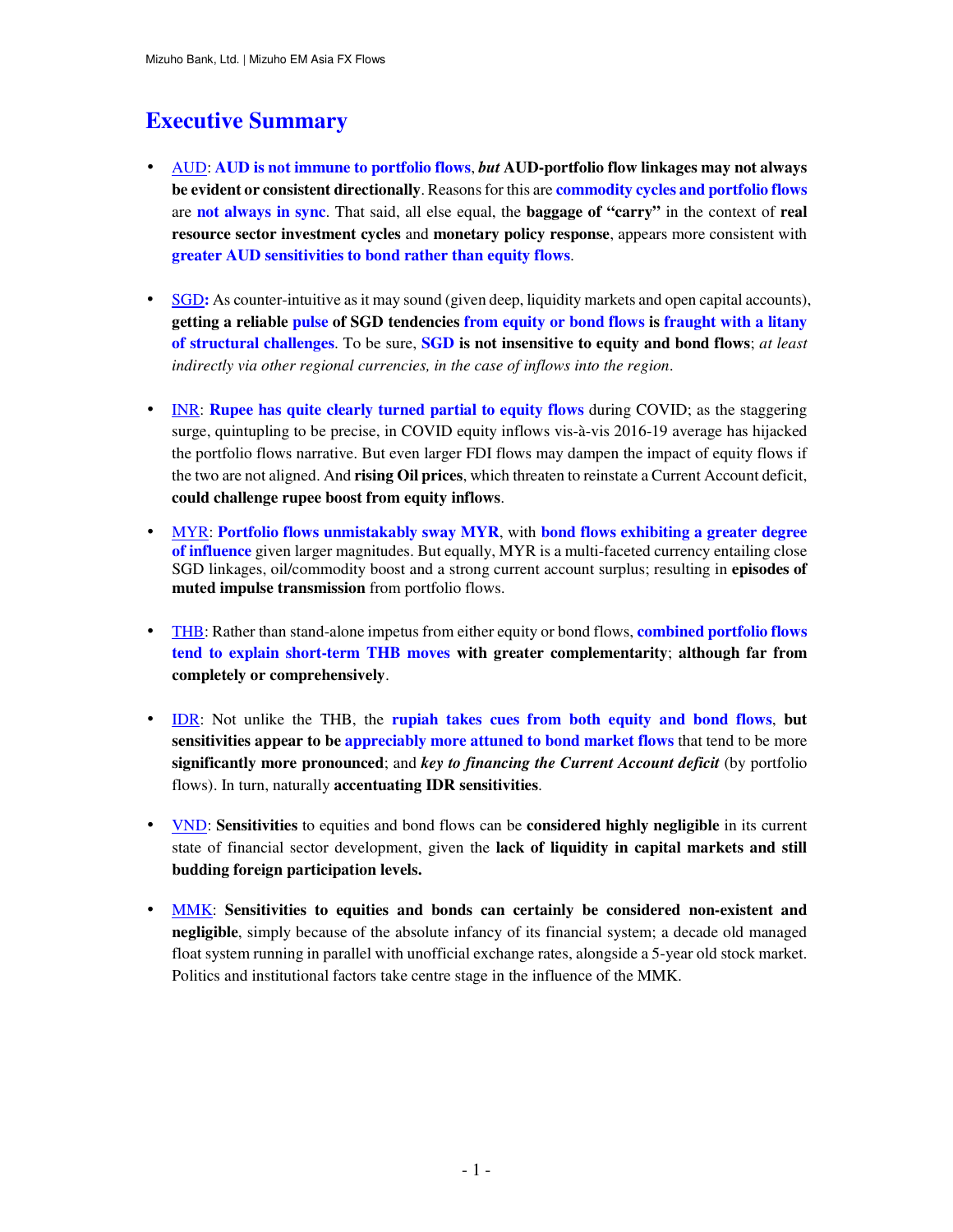

#### **AUD: Commodity-Monetary Linkages**

- Overview: **AUD is not immune to portfolio flows**, *but* **AUD-portfolio flow linkages may not always be evident or consistent directionally**. Reasons being, **commodity cycles and portfolio flows** are **not always in sync** (an commodities are undoubtedly a very proximate and profound driver of AUD). That said, all else equal, the **baggage of "carry (trades)"** in the context of **real resource sector investment cycles** and **monetary policy response**, appears more consistent with **greater AUD sensitivities to bond rather than equity flows**.
- Commodities: The elephant in the room is that **AUD response and sensitivities** are arguably the **most sensitive to commodity prices**. So much so that **anticipated C/A**, **portfolio flows**, **FDI** and **even "carry trade" impulses** derived from projected monetary policy response are **often just backed out of commodity prices and fed into AUD**.
- Current Account: To some extent, that is reflected in AUD and C/A correlations not always being convincingly tight. COVID-induced surge in  $C/A$  to a surplus of  $\sim$ \$47bn (annualized) is staggering compared to average 2016-19 *deficit of \$24.9b*; and yet that massive upswing in C/A has not shown up convincingly as AUD boost. Although the bigger issue may be some AUD-commodities decoupling; potentially on dovish RBA divergence.
- FDI: It is worth noting that strong FDI inflows of ~\$43.7bn pre-COVID (despite declining to \$12.3bn annualized during COVID) function as key AUD support/anchor against portfolio outflows (COVID: -\$39.6bn; 2016-19: -\$13.8bn).
- Portfolio Flows: And a key distinction is that **portfolio outflows** are typically **composed of bond**  *inflows* (2016-19: \$11.0bn; COVID: \$2.7bn) and **equity** *outflows* (2016-19: \$24.8bn; COVID: - \$39.6bn); the latter outsizing the former. And on the whole, **bond inflows appear to have more resonance with AUD shifts**.
- Commodity-Investment-Monetary Links: Possibly as **bond inflows are positively correlated to commodity prices** insofar that positive terms of trade and investment multipliers prompt policy tightening, higher yields and resultant **yield-seeking inflows boosting AUD**. Whether these links are re-established post-COVID remains to be seen.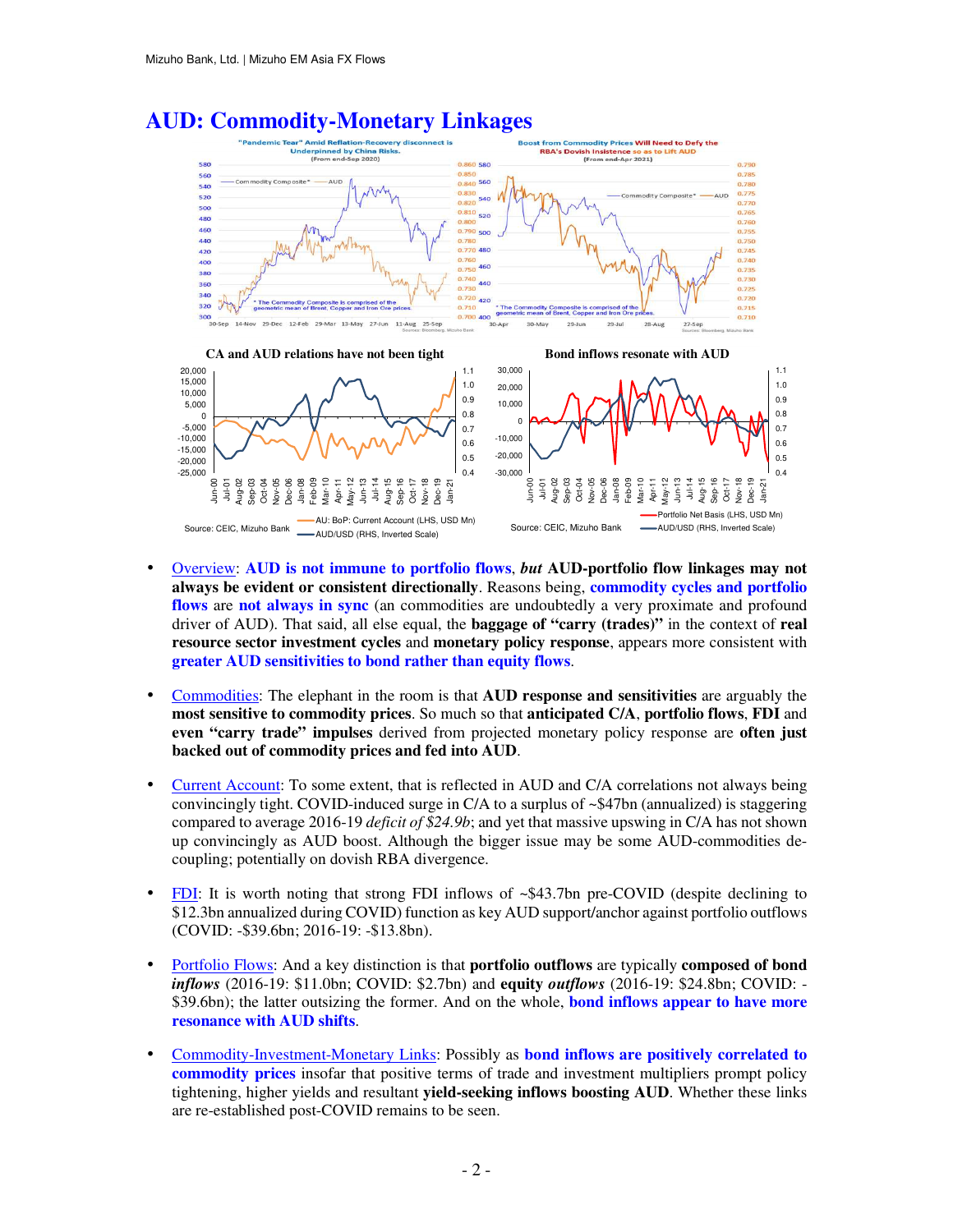

- Overview: **Rupee has quite clearly turned partial to equity flows** during COVID; as the staggering surge, quintupling to be precise, in COVID equity inflows vis-à-vis 2016-19 average has hijacked the portfolio flows narrative. But even larger FDI flows may dampen the impact of equity flows if the two are not aligned. And **rising Oil prices**, which threaten to reinstate a Current Account deficit, **could challenge rupee boost from equity inflows**.
- Portfolio Flows: Equity inflows have exploded to an annualized \$22.4bn during COVID from being largely balanced pre-COVID (2016-19); in fact, bond inflows were slightly larger at \$6.1bn compared to the \$4.4bn equity inflows. And so, the **correlation between equity inflows and rupee (strength) appears to have tightened**.
- FX Reserves: And this is **despite** the fact the **RBI's efforts to build up FX reserves** (largely thanks to strong portfolio inflows) equity inflows), which all else equal, ought to have **dampened** the **pass-through from equity/portfolio inflows to rupee appreciation**. And on the flip side, may buffer rupee from pressures from outflows.
- FDI: Speaking of buffer, India's strong FDI inflows also add to buffer in the rupee, but with a clear bias to a supportive rupee. COVID has also accentuated FDI inflows from \$34.1bn pre-COVID to an annualized \$45.2bn. While this underpins longer-run rupee and equity inflow dynamics, it dampens the correlation of the ebbs and flows.
- Oil: And **rising Oil prices**, insofar that it does not immediately trigger equity outflows from India, is a **source of weakening correlation between equity inflows and rupee**; given the well-established negative correlation between oil and rupee.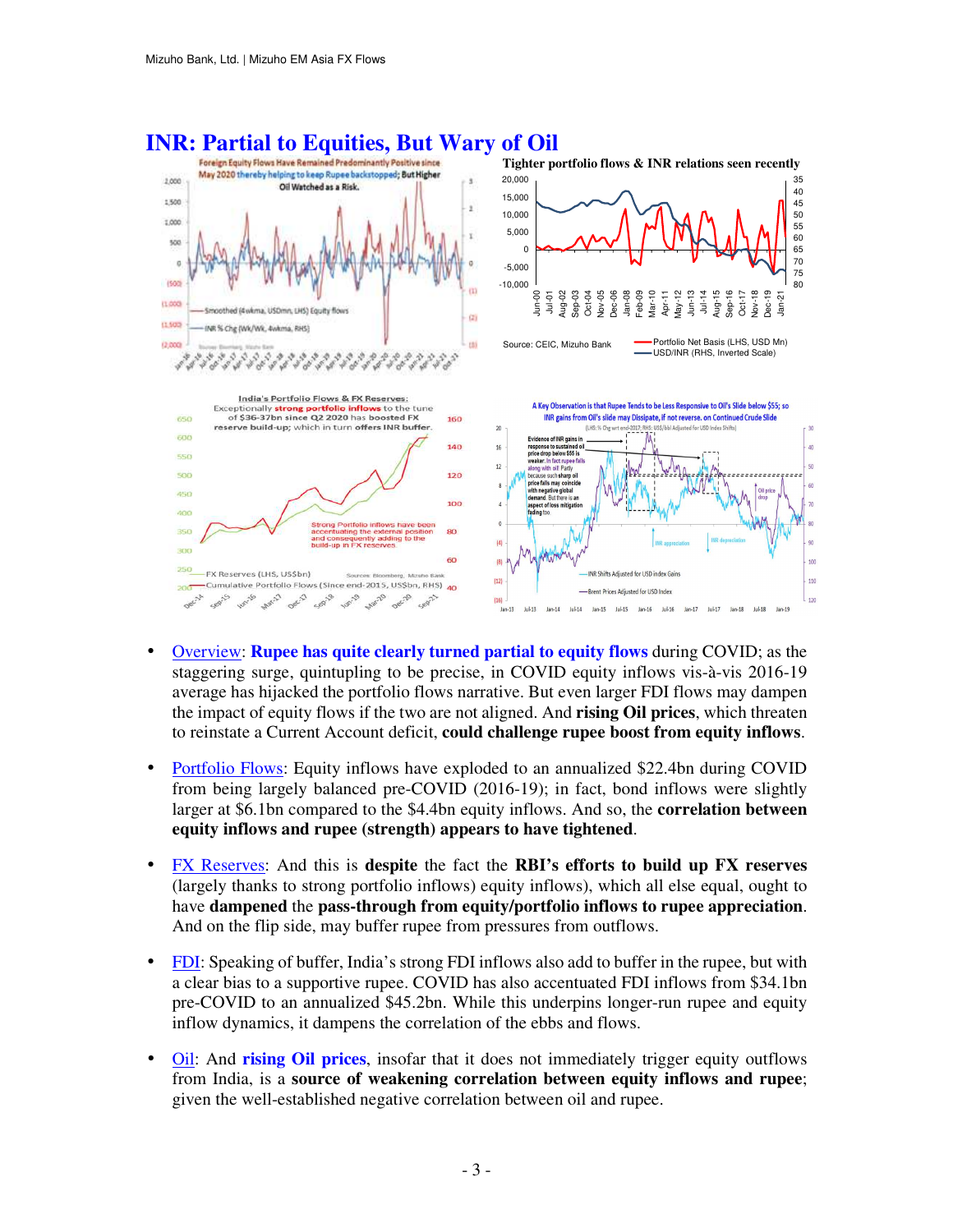

# **SGD: Depth Dampens Portfolio Flow Impact**<br>
Current account remains an anchor for SGD Portfolio funds flow

- **Overview:** As counter-intuitive as it may sound (given deep, liquidity markets and open capital accounts), **getting a reliable pulse of SGD tendencies from** equity **or bond flows is fraught with a litany of structural challenges**. To be sure, **SGD is not insensitive to equity and bond flows**; *at least indirectly via other regional currencies, in the case of inflows into the region*.
- Capital Market Factors: **First, as a regional, if not a global, financial centre**, **portfolio outflows from asset managers based in Singapore** is **misleadingly** suggestive of SGD weakness; which more often than not prove unfounded. A factor **exacerbated by its SWFs**.
- Portfolio Flows: This is reflected in **Portfolio "Liabilities**" (associated with foreign flows into local financial assets) being **disproportionately smaller than Portfolio "Assets"** flows originating from Singapore heading for foreign equities/bonds. Notably, portfolio liability flows are dwarfed by the Current Account as well as FDI; suggesting "organic" equity and bond flows are overshadowed.
- Current Account: In addition, and exceptionally large Current Account surplus also acts as a fundamental currency anchor and buffer against equity and bond flows impact on the SGD (in the absence of wider global/regional trends in the foreign exchange markets).
- MAS FX-based Policy: **Crucially**, the MAS' S\$NEER-based policy (guiding the trade-weighted SGD within trended policy bands), means that **policy buffers/parameters** will have a tendency to **subdue flows-based volatility and impulses in the SGD**; (*unless this entails a sympathetic rise in equity/bond inflows across the region that lifts all regional/trade-basket currencies.*) Even fundamental valuation effects are smoothed into the currency via the defacto monetary policy of "modest and gradual" S\$NEER appreciation.
- FDI: What's more, Singapore's **coincident role as** a regional headquarters (**RHQ**) for global firms/MNCs also means hugely outsized FDI inflows. This tends to, on the whole, correspond to SGD strength. But more often than not **tends to overstate SGD impact**. Nevertheless, FDI impact (via real channels) could drown out the portfolio (equities and bond) effects.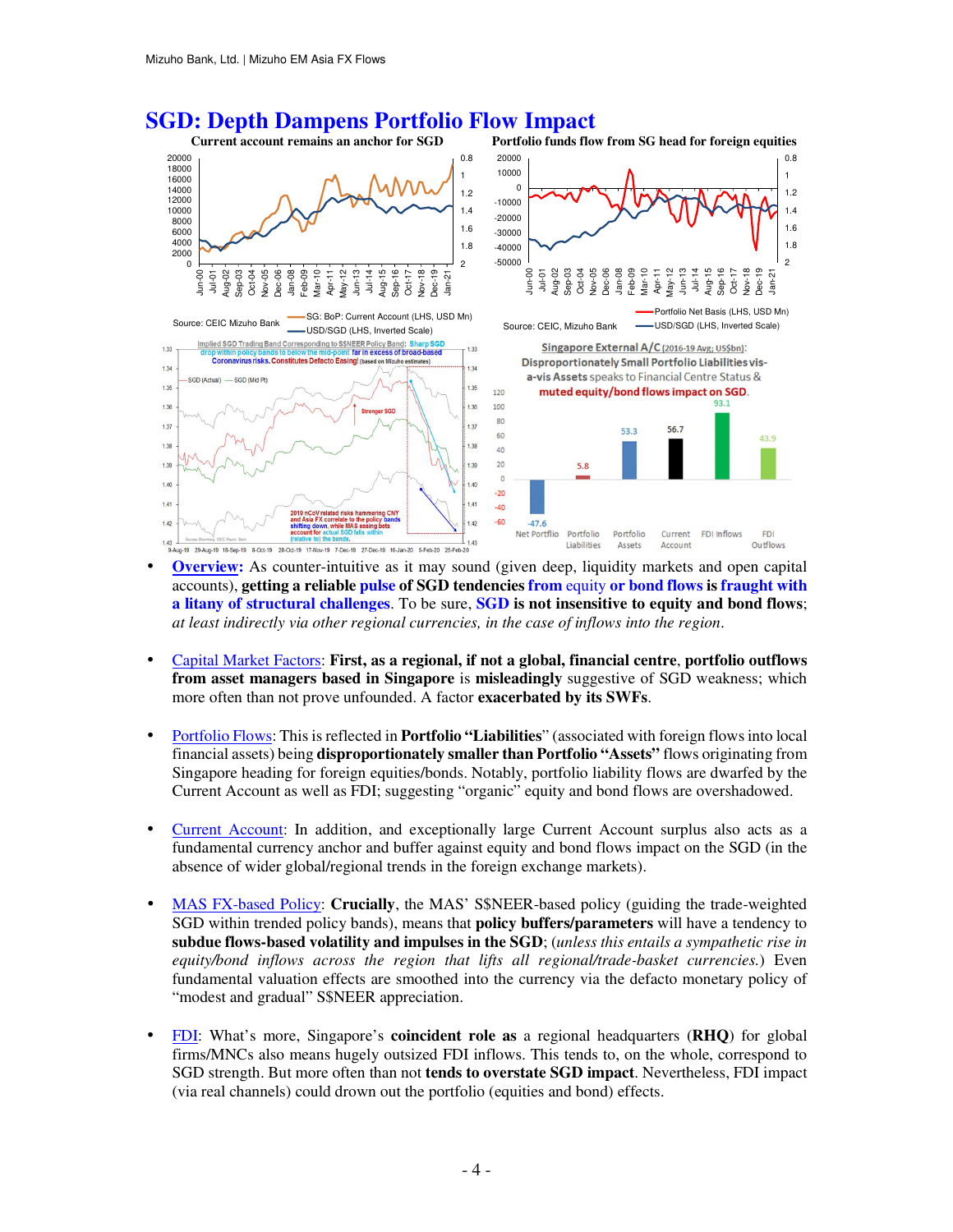

- Overview: **Portfolio flows unmistakably sway MYR**, with **bond flows exhibiting a greater degree of influence** given larger magnitudes. But equally, MYR is a multi-faceted currency entailing close SGD linkages, oil/commodity boost and a strong current account surplus; resulting in **episodes of muted impulse transmission** from portfolio flows.
- Portfolio Flows: **Staggeringly large bond inflows** during COVID, of an annualized \$12.8bn are **masked by even heavier equity outflows** of annualized \$17.3bn. Both *bond inflows* and *countervailing equity outflows* have surged during COVID; but not proportionally as bond inflows have exploded almost 6.5X vs. equity outflows multiplying "just" 3.7X. So **net portfolio outflows of \$4.5bn understates combined portfolio flows impact**, but is also *misleading smaller than pre-COVID (2016-19) outflows of \$6.7bn.*
- Current Account: **Large C/A surpluses** (annualized \$13.9bn over COVID and \$9.2bn for 2016- 19) will buffer MYR downside, thereby dampening equity outflow impact; but may **amplify scope for MYR upside from structural increase in** foreign bond holdings (from **sustained bond inflows**. Therefore, barring major bond inflow reversals on political risks, the *C/A structure should bias MYR to be more sensitive to bond flows.*
- Bond Flows: And **bond flows are particularly important as there may be potential for strong structural catch-up** following; *i) confirmation of inclusion in WGBI* (by MSCI, which earlier raised concerns), and; *ii) recovery from massive bond outflows after the 1MDB scandal* (~\$11.6bn outflows from MGS 2017-18). Especially given that these triggers had at that time triggered compounded (self-reinforcing) drag on MYR.
- FDI: By comparison, FDI inflows of an annualized \$1.4bn may be drowned out by the C/A.
- Oil: Although **surging Oil making its mark** on C/A may have a **larger positive multiplier impact on MYR** as the positives are not purely from **C/A** but also **fiscal revenue boost** filtering down to growth – all of which should prop up the MYR.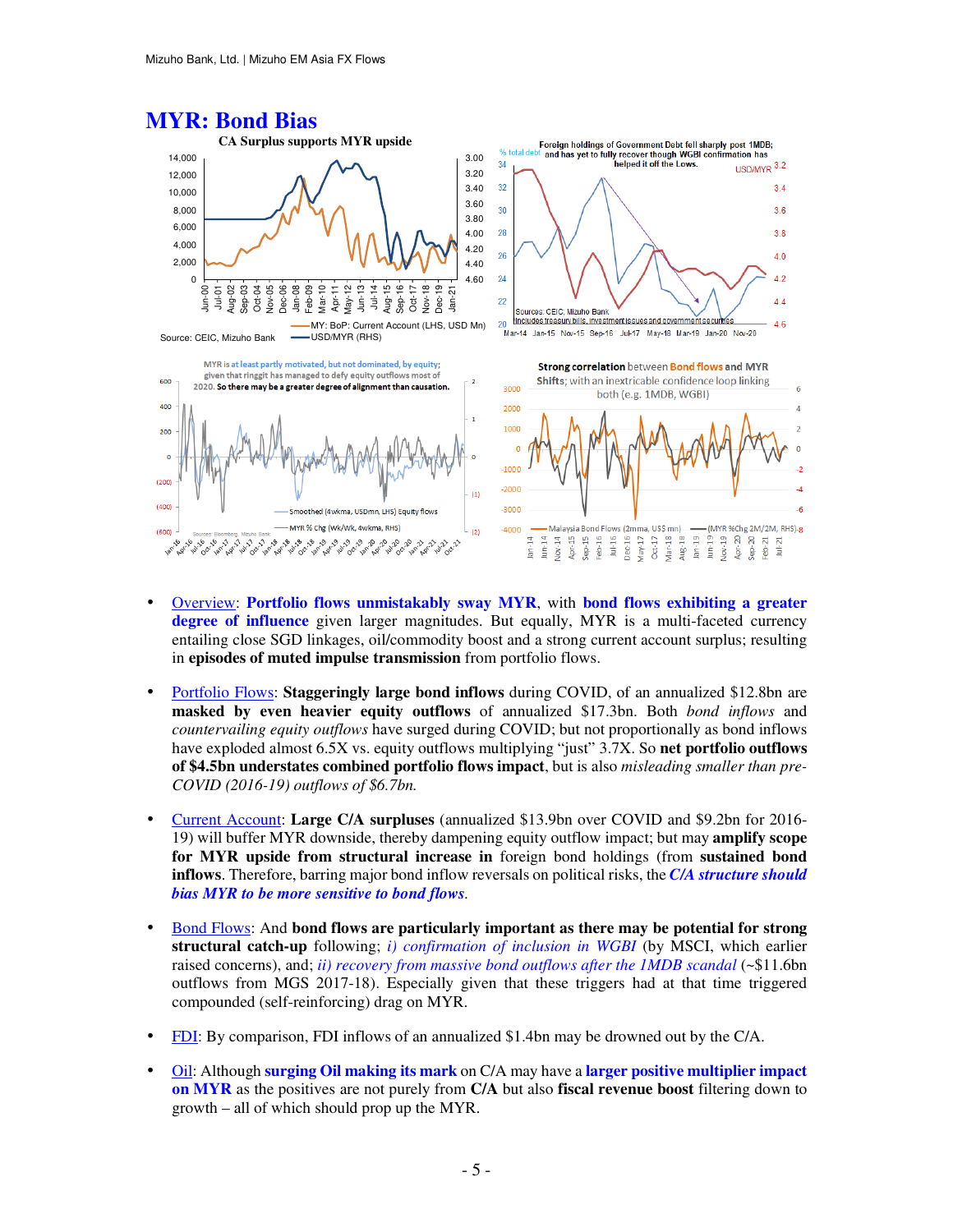#### **IDR: Bonded but Not Bound**



- Overview: Not unlike the THB, the **rupiah takes cues from both equity and bond flows**, **but sensitivities appear to be appreciably more attuned to bond market flows** that tend to be more **significantly more pronounced**; and *key to partly financing the Current Account (C/A) deficit*. In turn, naturally **accentuating IDR sensitivities**.
- Portfolio Flows: In Indonesia's case, **COVID had dampened bond inflows**, while it exacerbated equity outflows vis-à-vis pre-COVID trends. Nonetheless, bond inflows at ~\$11.8bn per annum, comfortably offsetting a sharply lower, annualized \$5.2bn C/A deficit during COVID (2020 to mid-2021). So, COVID accentuating the ability of **bond flows** to more than finance the C/A deficit, **exerts significant sway on IDR**. And **equity flows** being smaller and typically negative, **play more of a supporting role**.
- FDI: That said, **portfolio flows do not rule the roost**; not unchallenged. Instead, FDI inflows, which used to be  $\sim 85\%$  of bond inflows pre-COVID, now standing at 134% (185%) of bond (net portfolio) flows acts as a check on excessive volatility from bond and equity inflows. Admittedly, the volatility from bond flows could become more accentuated if trends in portfolio and FDI flows revert to pre-COVID; but that remains to be seen.
- Current Account: And even then, if Indonesia's C/A were to widen considerably again from \$5.2bn annualized COVID trend) back to ~\$23.5bn pre-COVID (2016-19) average, this can increase volatility around bond inflows and IDR correlation.
- Commodity: Especially if commodity prices add to the noise in IDR moves. Typically, higher coal and wider non-oil commodities tend to be positive for rupiah from a terms of trade impact. But this need not always correlate to bond flows insofar that global inflation induces bond yield volatility and attendant choppiness of bond market flows.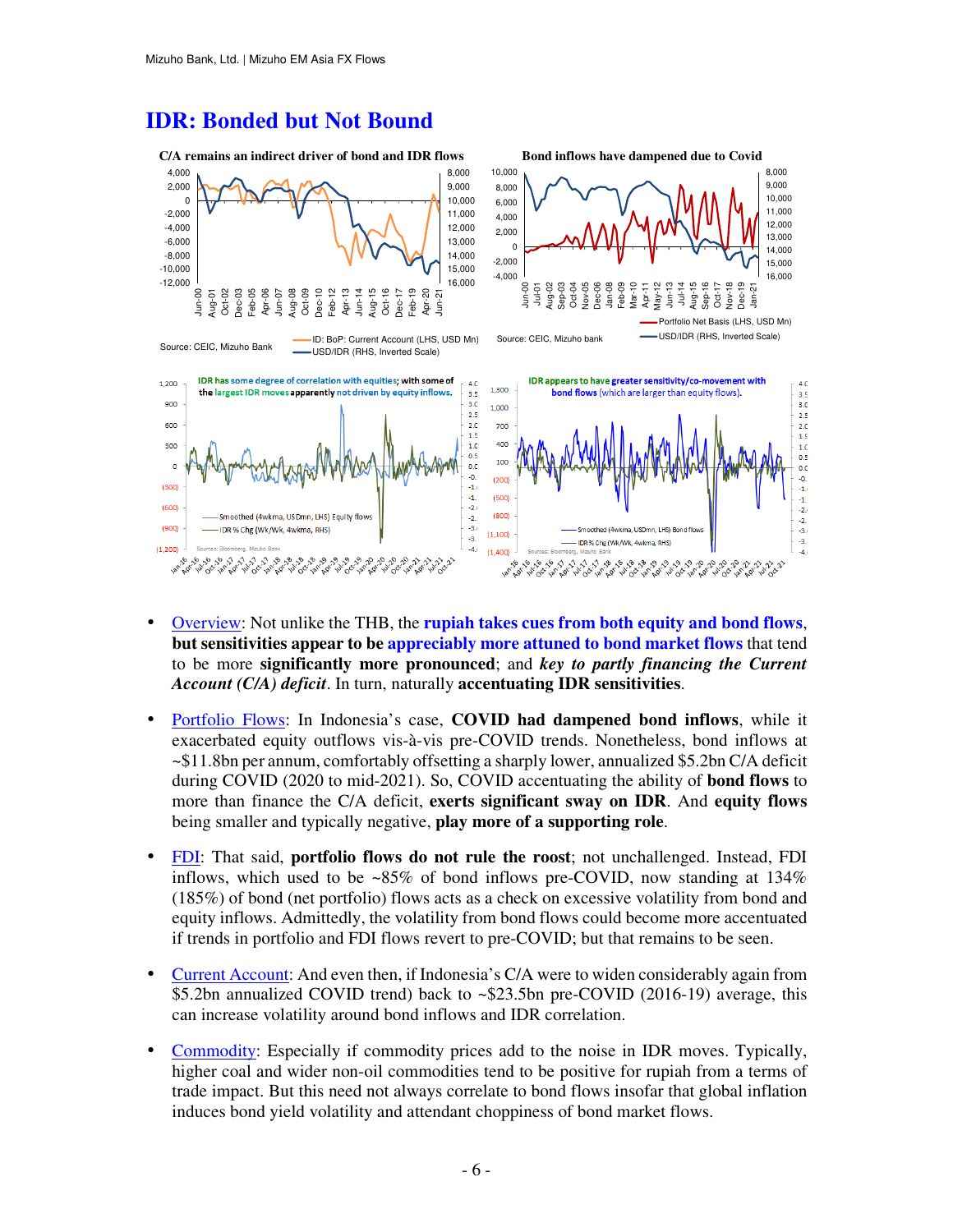

#### **THB: Significant Sensitivities to Portfolio Flows**

- Overview: Rather than stand-alone impetus from either equity or bond flows, **combined portfolio flows tend to explain short-term THB moves with greater complementarity**; **although far from completely or comprehensively**. A reversion of C/A strength on the restoration of tourism may dampen portfolio flows influence.
- Portfolio Flows: To be sure, **portfolio flows are not insignificant** for Thailand, and combined activity from inward and outward portfolio flows have amounted to a sizable amount of around a fifth of Thailand's typically large Current Account (C/A) surplus pre-COVID. And since **COVID, portfolio (asset and liability) flows have swelled in relative terms to almost twice** (1.9X) the now eroded **C/A**. And this arguably **accentuates sensitivity of the THB to equity and bond flows for now**.
- Current Account: But that said, **restoration of the Current Account strength driven by the resumption of tourism later into 2022 may have a more pronounced effect** on the THB – *possibly* in excess of, and *sometimes diluting the effects of, equity and bond market flows* – especially **if cautious sentiments** amid Fed normalization (in 2022) dampen or perhaps even **undermine portfolio inflows**.
- Politics: Simmering **political risks** could also be **reflected in the currency to a larger extent and for longer than in equity/bond flows**, where opportunistic bottom-pickers may return first; especially if encouraged by the added allure of a weak currency. In other words, if political risks resurface, there may **be periods of diluted correlation, if not outright de-coupling, between the currency and equity/bond inflows** as well.
- **At the margin, bond flows** however, by virtue of the greater quantum involved, **appear to have greater sway over the THB**. But this is neither unchallenged nor unwavering.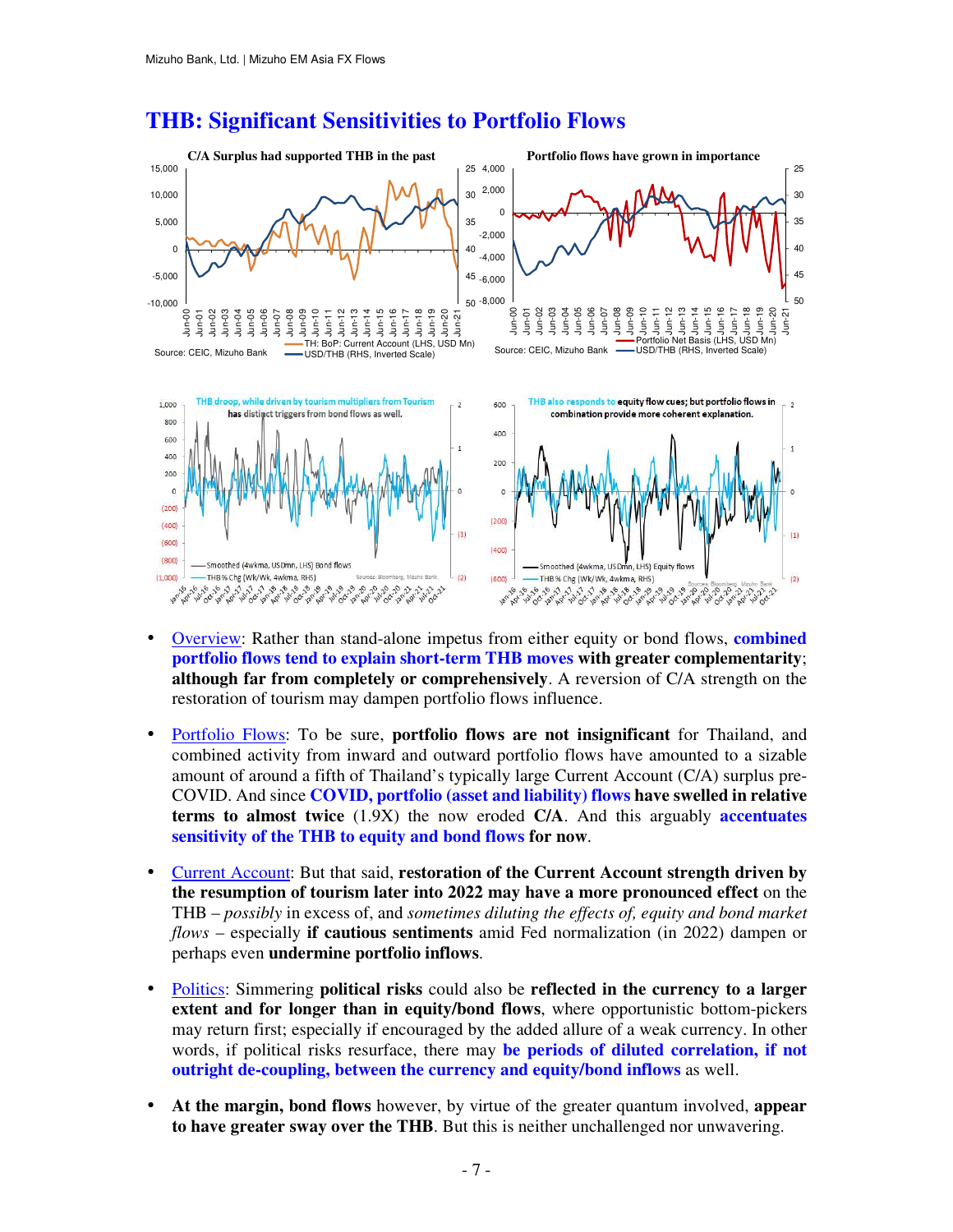## **PHP: Dampened Portfolio Impact on Peso**



- Overview: Ostensibly, **portfolio flows may be contributing to more noise than** any discernible, reliable and consistent **information on the peso**. Instead, the evidence stacks up for **Current Account drivers**, *led by resilient OFW remittances,* and FDI anchor to water down the ripples from equity and bond flows impact on the currency.
- Portfolio Flows: Notably, from being mostly subdued (\$727mn of outflows for 2016-19), net portfolio outflows have swelled to an annualized \$3.5bn over COVID (2020 through mid-2021). This was predominantly equity outflows surging. While bond flows were also up considerably, net flows were subdued by fairly even pick-up in inflows and outflows.
- Current Account: But the associated drag on PHP was offset by a **markedly positive C/A shift** for the corresponding period to an **annualized** *surplus* **of \$6.6bn** (from an average *deficit* of \$3.8bn during 2016-19). This \$10bn positive C/A swing drowns out sensitivity to equity and bond flows.
- OFW Remittances: The C/A offset may be framed in the perspective of OFW remittances (that are caught in the  $C/A$ ); whereby an average of \$2.8bn of remittances a month  $$ translating into \$33-34bn in 2020 – easily leans against the equity outflows.
- Oil & Higher Inflation: Heading into a period of higher oil and inflation could result in downward pressures on PHP and attendant outflows in equities and bonds. But this would be a coincidence; whereas in terms of the causation, it may be more a case of higher oil alongside inflation and consequent downside in PHP may be the dog that wags the tail of equities and bond outflows.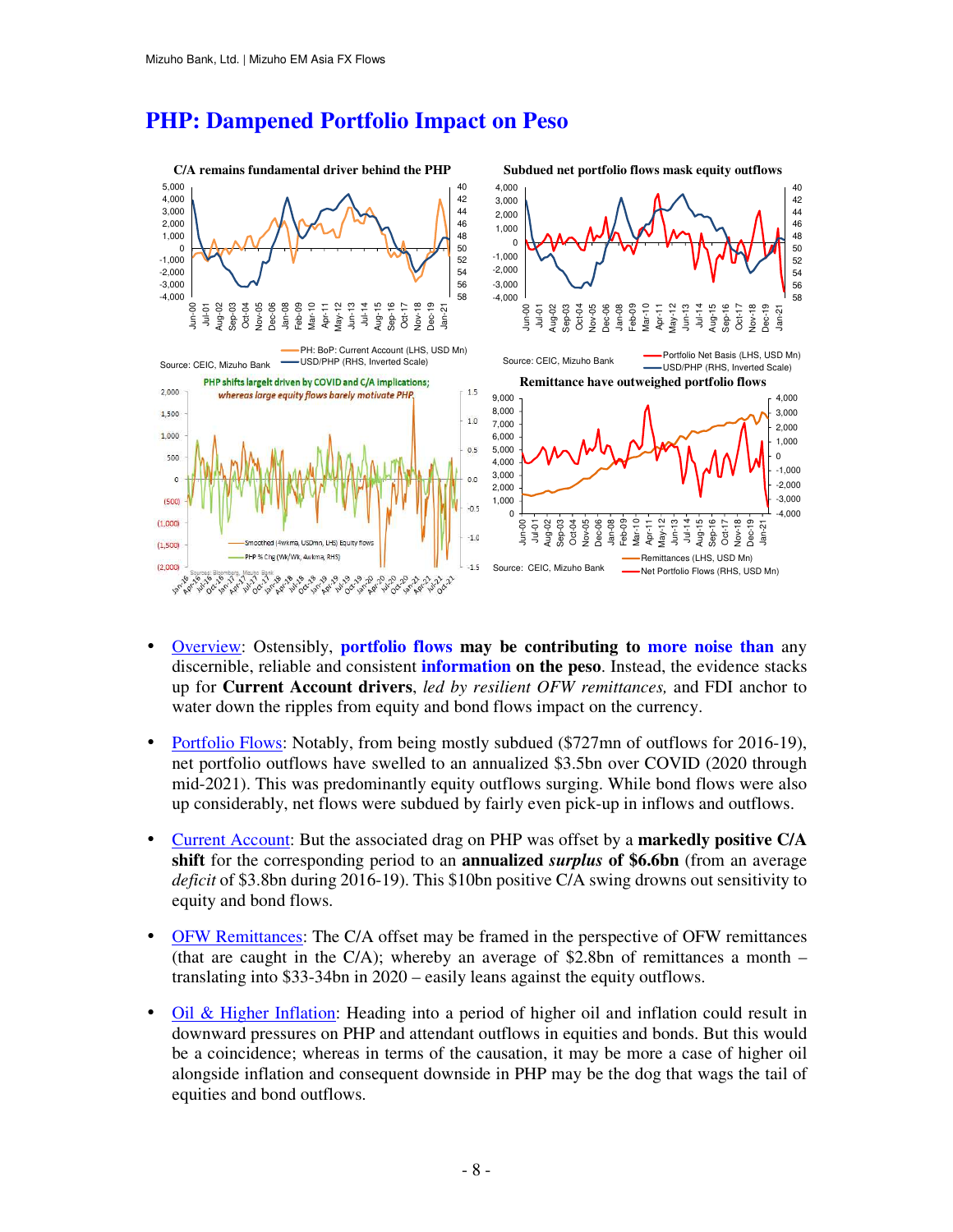#### **VND: Reserved Reaction**



- Overview: In the case of the VND, **FX sensitivities** to equities and bond flows can be considered highly negligible in its current state of financial sector development, given the **lack of liquidity in capital markets and still budding foreign participation levels.**
- Capital Market Factors: These insensitivities points to the lack of a deep and robust capital markets while capital flows remain fairly constrained. Equity markets in Vietnam have grown to almost 100% of GDP since its establishment in 2000 while bond markets which began in 2009 are around half the size of stock markets. However, this size masks the **underlying low levels of foreign activity** with foreign individual investors accounting for 1% of total individual accounts while foreign institutions fare better to make up about a quarter of total institution accounts.
- Portfolio Flows: That said, in term of value, institutions' participation in markets may not be very significant given that their participation in government bonds stand at only 1% which underpins the **muted reaction function of the VND to portfolio flows** as illustrated in the (top right) chart above and the low levels of net portfolio flows at less than USD 2 billion. The range of products in debt markets is also limited as tenures above 10 years were only introduced after 2011.
- Current Account: While the **current account surplus and flows of foreign direct investment** should in most cases be supportive of the Vietnamese dong, it has **instead likely led to foreign exchange reserves accumulation** which will serve future needs of maintaining macroeconomic stability ensuring heathy import cover ratios.
- State Bank of Vietnam: Under the **continued observations by US treasury**, the **VND has displayed greater flexibility around the managed float** and this will serve to increase the FX sensitivities to real goods and investments flow into the medium term. However, FX sensitivities to capital markets will most likely continue to lag behind, especially bond markets will require the development of more products and a deeper secondary market as primary holders of corporate bonds are found to hold till maturity.
- FDI: On balance, as Vietnam's economy grows with continued FDI flows which in turn enables greater current account surplus, reserves accumulation will likely continue albeit at moderate pace, in view of the US scrutiny. It is worth noting that in the long run, reserves accumulation will enhance the capability of the SBV to manage fluctuations in future, thereby capping the extent of sensitivities even as financial markets develop, in some aspects similar to the case of Singapore.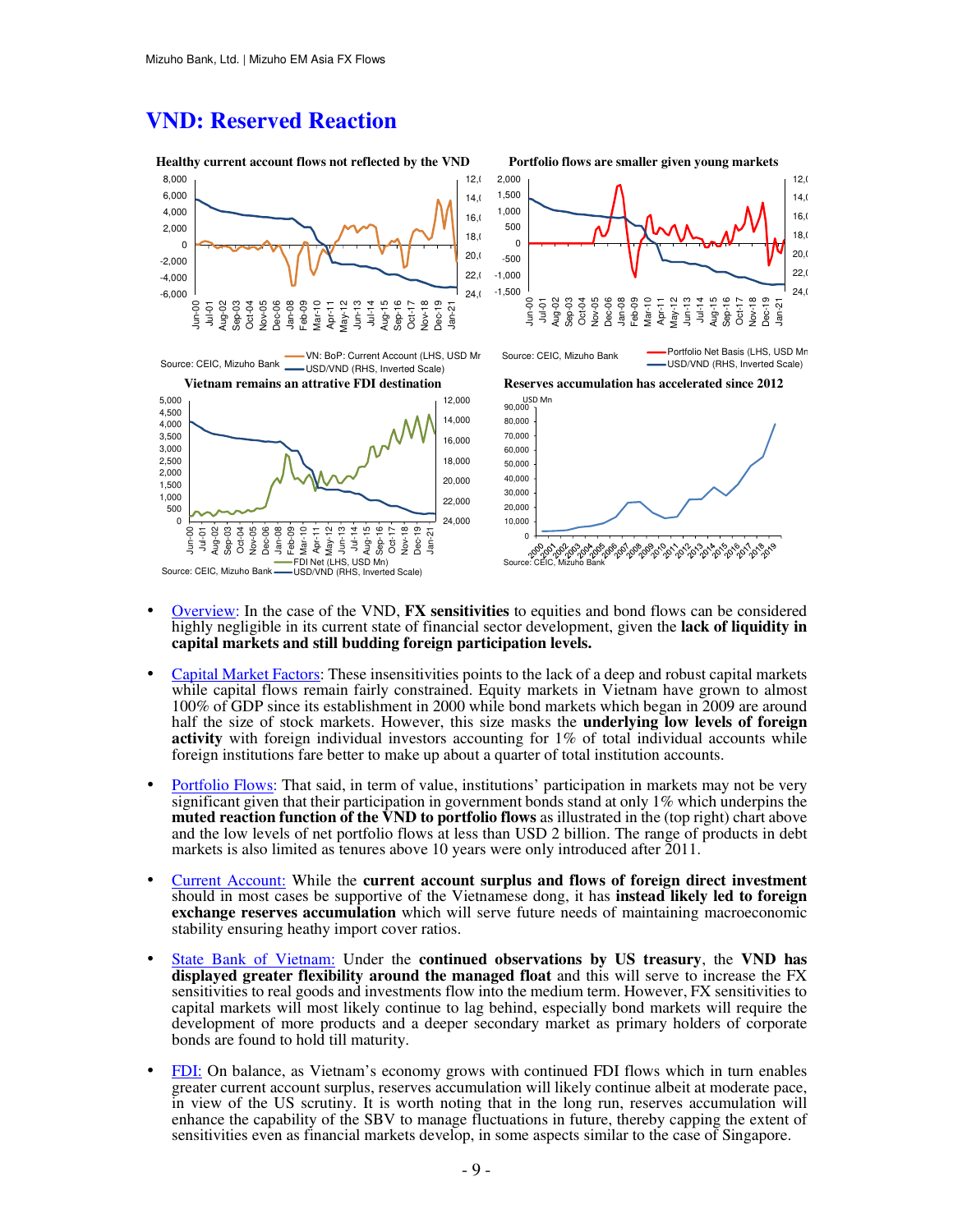#### **MMK: Largely Politically Sensitive**





**MMK yet to reflect FDI inflows given institutional issues Reserves are low at 3 month of imports, pre-pandemic.**





- Overview: In Myanmar, **MMK sensitivities to equities and bonds can certainly be considered non-existent and negligible**, simply because of the absolute infancy of its financial system; a decade old managed float system running in parallel with unofficial exchange rates, alongside a 5 year old stock market.
- FX/Capital Market Factors: It was only in 2012 when the Central Bank of Myanmar adopted a managed float system comprising daily foreign exchange auctions and abolishing the previous peg of the MMK to the IMF Special Drawing Right. In 2018, a trading band of +/- 0.8% was removed to allow for greater market led fluctuations. This underscores the infancy of establishing a basic financial system before even mentioning equity and debt markets developments.
- Portfolio Flows: With the current grand total of 7 companies listed on the Yangon Stock Exchange, **under-developed and unattractive** will not be an understatement. The lumpy portfolio flows (top right chart) belong to the debt markets for Treasury bonds taking place largely in the primary markets with players such as private and state-owned banks, foreign banks with branches in Myanmar and securities companies. That said, the secondary bond market remains illiquid alongside lacklustre offering with bonds of only up to the longest tenure of 5 years.
- Current Account: To compound on financial sector worries, **persistent current account deficits have weighed on the MMK.** However, even for brief period of current surplus, the MMK was subject to speculative pressures, on top of persistent fiscal deficits. The establishment of transparent payment systems and invoicing in local currency for trade will allow the MMK to better reflect underlying fundamentals, though the latter is in turn dependent on MMK stability.
- Central Bank of Myanmar: With just above USD 7bn of reserves (pre-Coup) and demand for USD elevated under the current turmoil, the central bank will have their hands tied as imports continue to outpace exports as evidenced by the need to suspend import of passenger vehicles to conserve foreign exchange. Abstracting from the political situation, the MMK will also be subject to headwinds from the Fed's tapering as its movement from be determined by key economic fundamentals such as FDI and potential economic growth.
- FDI: The flows of FDI into Myanmar had been relatively resilient pre-coup and pre-pandemic encouraged by relaxation of rules such as allowing foreign lenders to own over 35% of local banks on top of favourable young demographics. The resolution of Myanmar political issues will be key to secure certainty required to attract FDI into the country